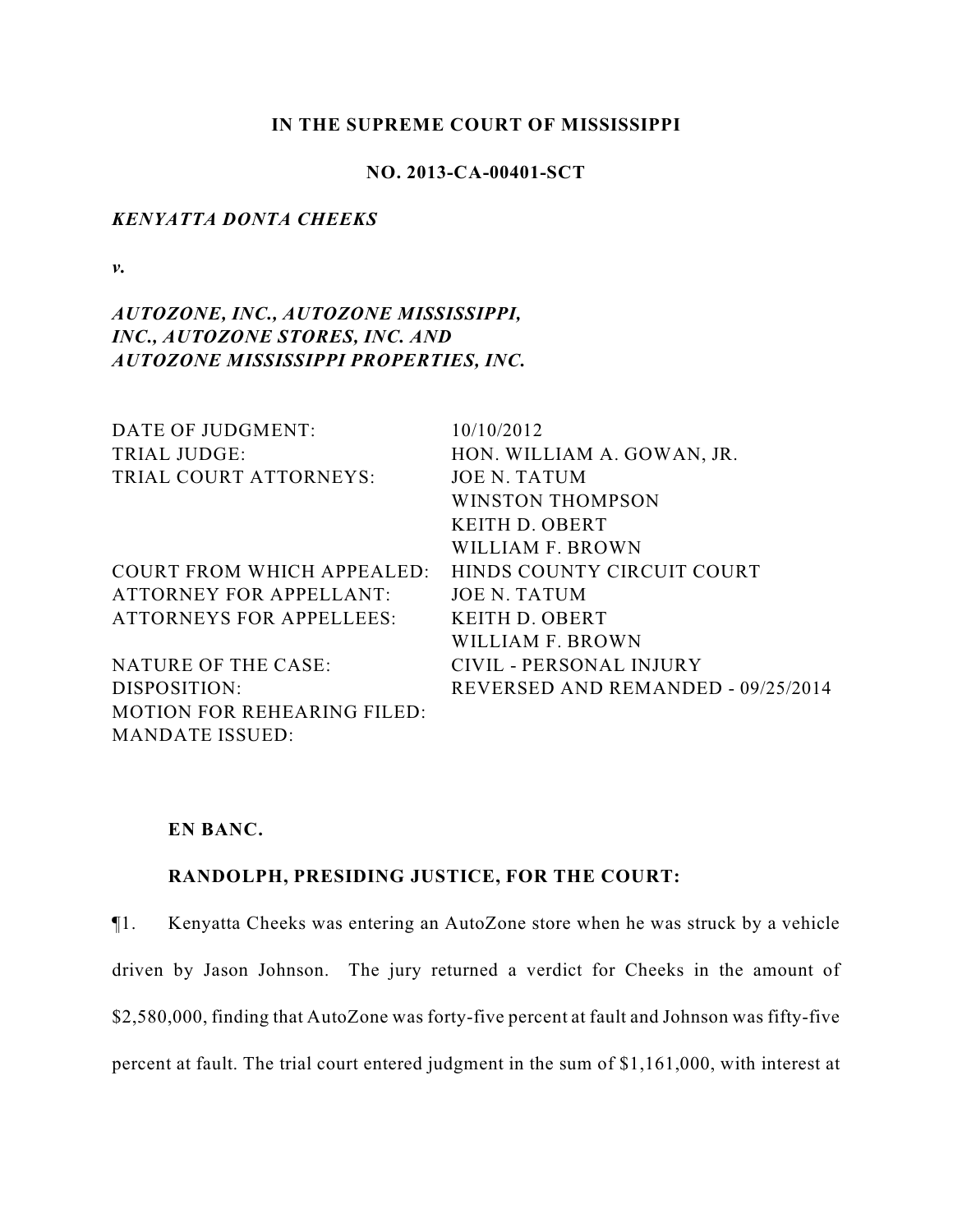the rate of five percent per annum from the date of judgment until the amount is paid in full. Later, the trial court granted AutoZone's motion for judgment notwithstanding the verdict (JNOV). Cheeks appeals. We reverse the JNOV and remand the case to the Hinds County Circuit Court for entry of judgment consistent with this opinion.

### **FACTUAL BACKGROUND**

¶2. On Saturday evening, May 1, 2010, Cheeks and Cleveland Dortch drove to an AutoZone store located at 1401 Ellis Avenue, Jackson, Mississippi, to purchase auto parts.<sup>1</sup> Cheeks parked at a nonstorefront side of the store, where there was no raised sidewalk or protective bollards.<sup>2</sup>

¶3. The store provides parking facing two sides of the building. The store has an angled glass entranceway connecting the storefront with a masonry wall. The east, mostly glass wall served as the storefront. Vehicles parking on the north side primarily faced a solid wall with no glass. The storefront wall had bollards in a raised sidewalk that were erected in conjunction with the original construction of the store.<sup>3</sup> No bollards protected the entranceway connected to the north wall.<sup>4</sup>

<sup>&</sup>lt;sup>1</sup>Cheeks owned his own auto-repair business.

 $A$  bollard is a thick post.

<sup>&</sup>lt;sup>3</sup>AutoZone's bollards were concrete posts, painted orange.

<sup>&</sup>lt;sup>4</sup>As discussed *infra*, AutoZone offered conflicting testimony on the purpose of the bollards. In its interrogatory response, AutoZone stated that the bollards were a safety measure to protect pedestrians. At trial, AutoZone maintained that the bollards were installed to protect the storefront and merchandise, not pedestrians.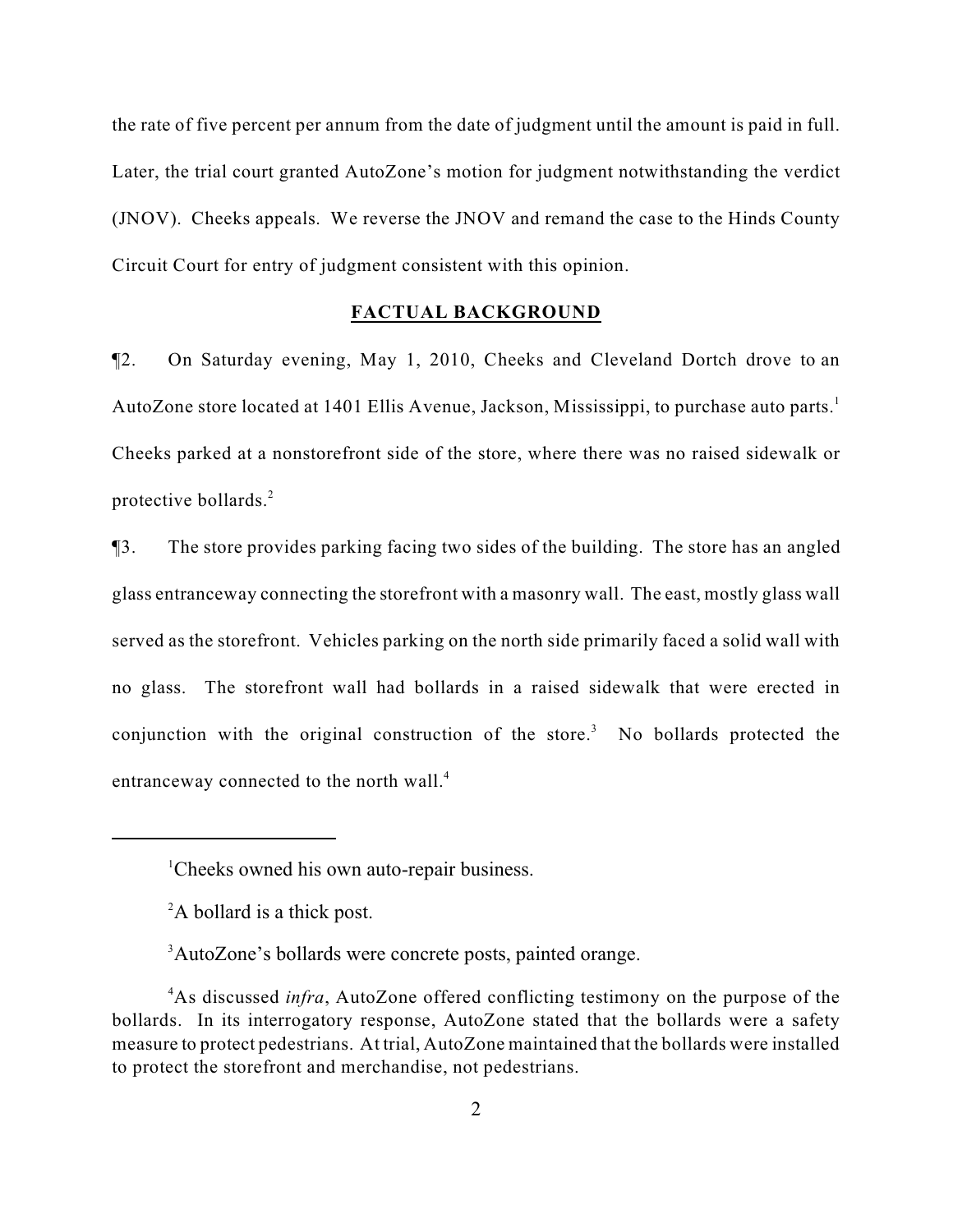¶4. As Cheeks opened an entrance door, he heard a warning. Cheeks turned to see a car "feet away," bearing down on him. Before Cheeks could make it behind a bollard, he was struck by a car driven by Jason Johnson. Cheeks sustained significant injuries.

**[5.** Cheeks filed suit against AutoZone<sup>5</sup> and Johnson. During discovery, AutoZone identified the bollards as a "safety measure" in response to an interrogatory, which was read

to the jury. The interrogatory is as follows:

**INTERROGATORY NO. 14:** Identify and describe all safety measures taken and equipment used by you on May 1, 2010 for the protection of your patrons and invitees of the subject AutoZone store located at 1419 Ellis Avenue, Jackson, Mississippi for the risk of being struck by a motor vehicle, and for each piece of major equipment, state whether it was operative the date of May 1, 2010.

The pertinent part of the answer reads as follows:

**RESPONSE:** . . . all safety measure (bollards, elevated walkway and/or tire stops or curb stops) designed to protect pedestrians on the raised walkway immediately adjacent to the building of the subject AutoZone store located at 1419 Ellis Avenue, Jackson, Mississippi, from parking vehicles, were in place and in use on May 1, 2010, and in plain, open and obvious view. . . .

¶6. On the morning of the trial, the parties agreed to dismiss Jason Johnson from the lawsuit with prejudice. Cheeks testified that, on May 1, 2010, he had worked on two or three cars at his shop. Later, Dortch came by to visit. The two went to Harbor Freight Tools ("Harbor") to pick up a car jack. After leaving Harbor, Cheeks decided to stop at AutoZone to purchase parts for autos to be worked on Monday. Cheeks pulled into the AutoZone and

<sup>&</sup>lt;sup>5</sup>Cheeks actually filed suit against four AutoZone entities: AutoZone, Inc.; AutoZone Mississippi, Inc.; AutoZone Stores, Inc.; and AutoZone Mississippi Properties, Inc.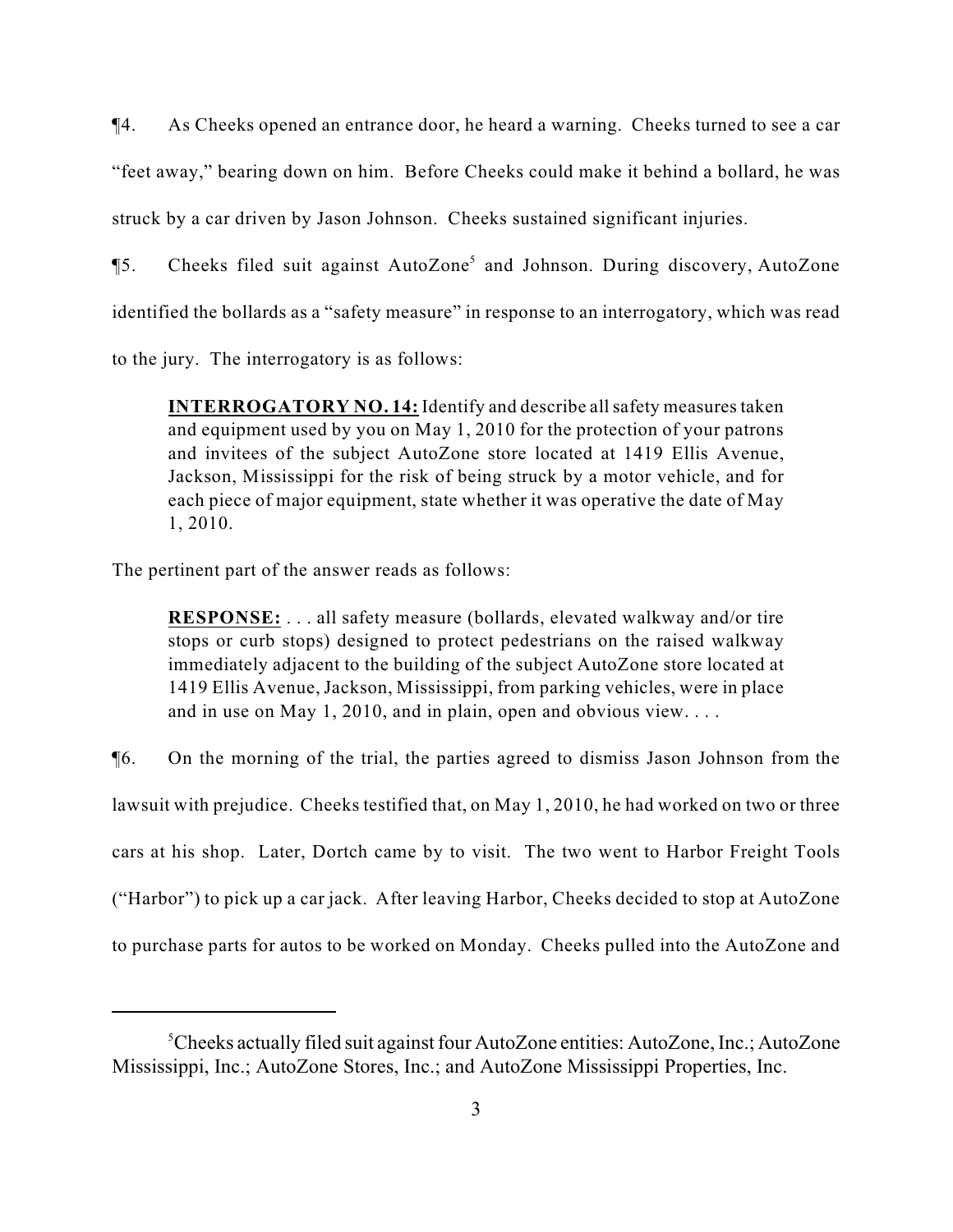parked, facing the wall on the north side. Cheeks testified that it was "kind of drizzling[,] raining" as they pulled into AutoZone. Cheeks was familiar with the layout of the store, as he had frequented it many times. He was aware that bollards protected the storefront, but not the other sides. Cheeks testified that "I figured that AutoZone had put enough bollards in place to stop a car from getting onto the sidewalk." As Cheeks walked up the handicap ramp at the northeastern store entrance, he heard Dortch yell "Shorty, watch out." When Cheeks turned around, he saw a vehicle bearing down on him. Cheeks testified he had less than two seconds to react. A store video captured Cheeks turning around and attempting to seek refuge behind a bollard on the eastern side. No bollard protected the northeastern entryway. He testified, "my instinct kicked in to run back towards the front of the store towards the orange pole [bollard]." Cheeks testified, "I relied on the pole."

¶7. AutoZone employees (Mack Dillard, Ashley Burton, Eric White, and Millard O'Banner) testified that they occasionally allowed customers to drive up the handicap ramp leading to the entranceway, to get under a canopy extending above the northeastern entrance.<sup>6</sup> Eric White was one of the three employees on duty at the time of the accident. He testified that he and another employee were outside changing wiper blades on separate vehicles and on opposite sides of the store at the time of the accident. White testified that Johnson never spoke to him about wiper blades or pulling under the canopy. O'Banner, the

 $\textdegree$ This practice was used only during heavy rain. Customers must first have purchased the product from inside the store, and the employees must have received permission from the manager to allow the customers to pull under the canopy.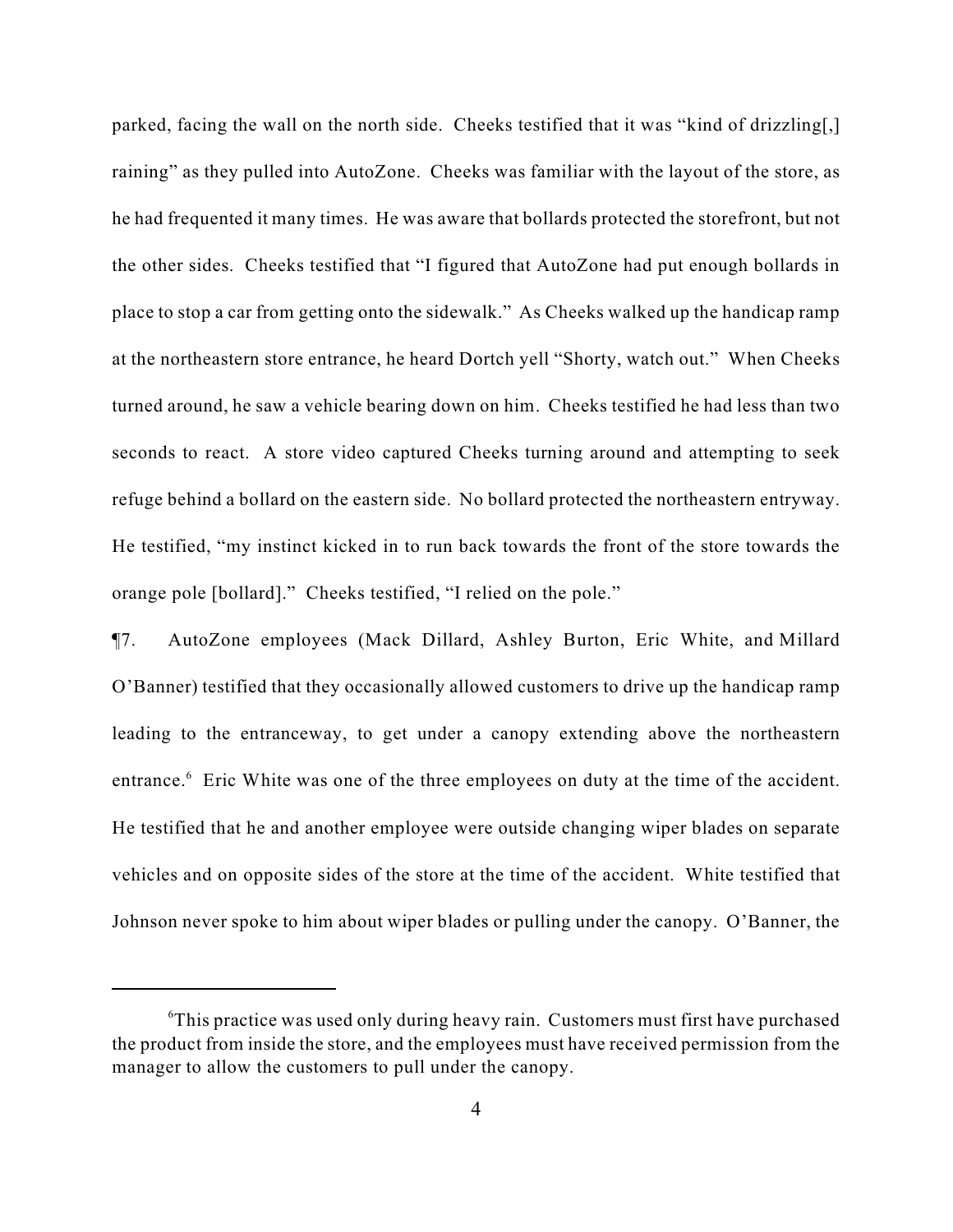manager on duty at the time, testified that he was not asked to let anyone under the canopy that evening.

¶8. James Johnson, the driver and former defendant, and Louis Morris testified by deposition.<sup>7</sup> Johnson testified that he drove from a nearby parking lot to AutoZone to have new windshield wiper blades installed onto his vehicle. He entered the AutoZone lot, where an AutoZone employee instructed him to drive his vehicle underneath the canopy that extended over the entrance. He was pulling his vehicle underneath the canopy when he suffered a seizure. He lost control of his vehicle and crashed into the entranceway. Following the accident and arrival of emergency personnel, Johnson regained consciousness. Johnson was arrested for driving with a suspended license.

¶9. Louis Morris witnessed the accident. Morris testified that he saw Johnson's car leave an adjoining parking lot and enter the AutoZone parking area. Morris stated that Johnson's car slightly paused as it entered the AutoZone parking area and then accelerated into the AutoZone entranceway. Morris saw no AutoZone employees standing outside the building. ¶10. In addition to presenting damage experts, Cheeks offered Dr. David Clement as a liability expert. Clement opined that when people see bollards, they interpret them as a safety feature. He also testified that Cheeks would not have had sufficient time to make any

 $T$ Today's opinion does not rely upon the testimony of Johnson, which was dubious at best. But rather, AutoZone sought to respond to its duty to keep its premises reasonably safe, as can be seen by the measures set forth in response to interrogatory 14, *supra* ¶5. Plaintiff's experts offered testimony that AutoZone breached its duty (*see infra* ¶10 and ¶11) by failing to protect the *entire* entranceway, and not just the east side of the building, as posited by the dissent (Dis. Op. ¶33).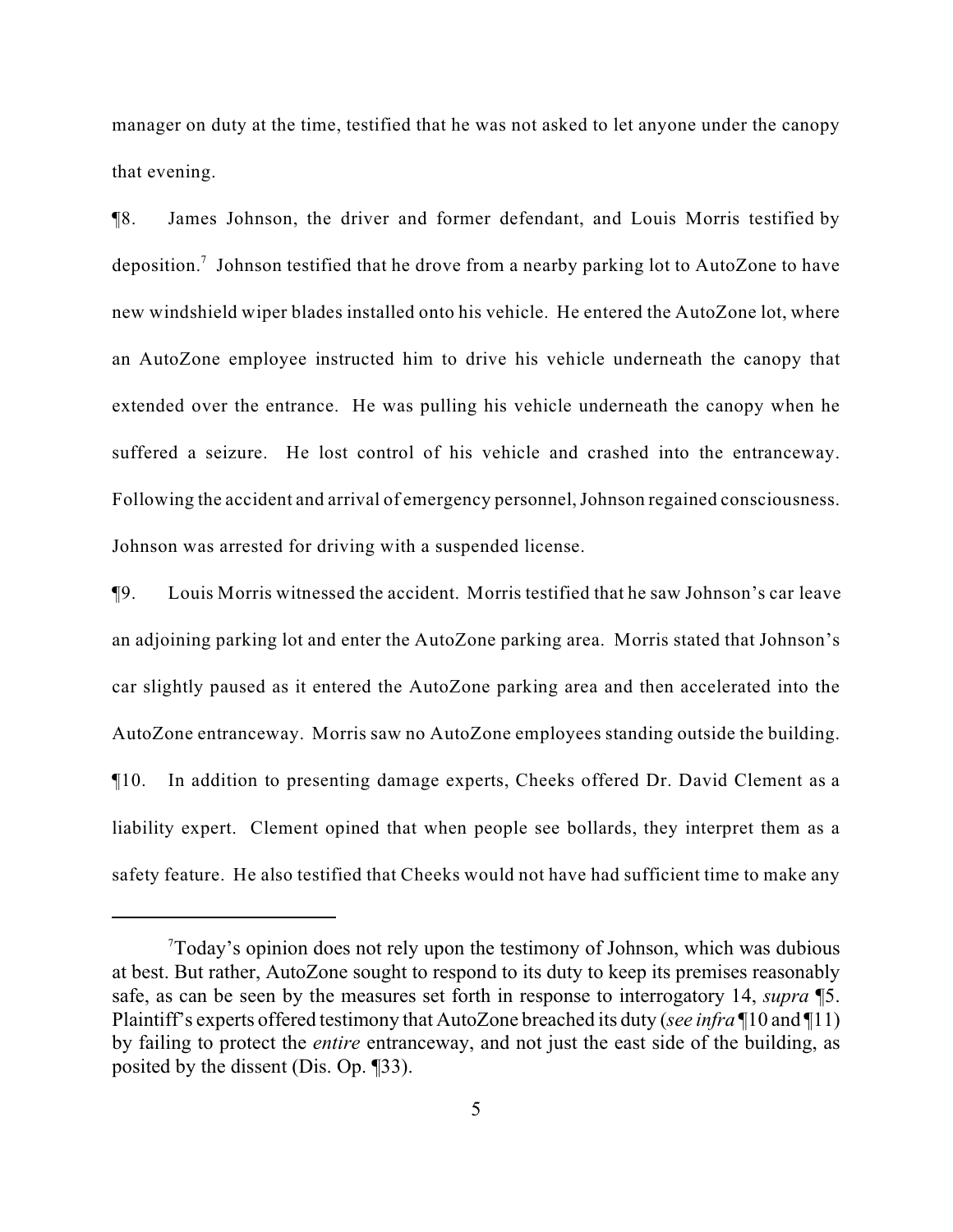other decision than what he did. Clement read AutoZone's response to Interrogatory No. 14 to the jury.

¶11. Cheeks also presented David Daubert as an expert in the field of traffic and transportation engineering. Daubert testified that, once you place bollards in one area, you have to do it in all areas of the entranceway, because persons have an expectation of safety when they see bollards. Daubert further opined that AutoZone breached pedestrian safety principles by having a ramp that leads into a gap wide enough for cars to drive through. He opined that the car was traveling ten-to-eleven miles per hour when it struck Cheeks.<sup>8</sup> He concluded that a bollard would have stopped the car, preventing it from reaching Cheeks. He also offered testimony and photographs that other AutoZones, both local and out of state, have bollards protecting the entire entranceway.<sup>9</sup>

¶12. George Callow, an AutoZone architect, offered the following testimony. Bollards were not designed to protect pedestrians. Instead, the bollards were installed in response to rampant "crash and grab" thefts. $10$  A secondary purpose of the bollards was to prevent cars from accidentally bumping into the glass, which caused about \$2,000 a week in damage to AutoZone stores. He was unaware of any pedestrian ever having been struck or killed on any

AutoZone's accident reconstruction expert, Richard Baratta, testified that the car was <sup>8</sup> traveling ten-to-fifteen miles per hour.

Stores located in Flowood, Byram, Vicksburg, and on Woodrow Wilson in Jackson, <sup>9</sup> *inter alia*, verify that those stores have bollards that fully protect the entranceway.

 $^{10}$ A "crash and grab" theft occurs when a truck is backed into the store through the glass windows. Once the truck has breached the store, its occupants jump out and grab merchandise. The burglars then drive off before the police arrive.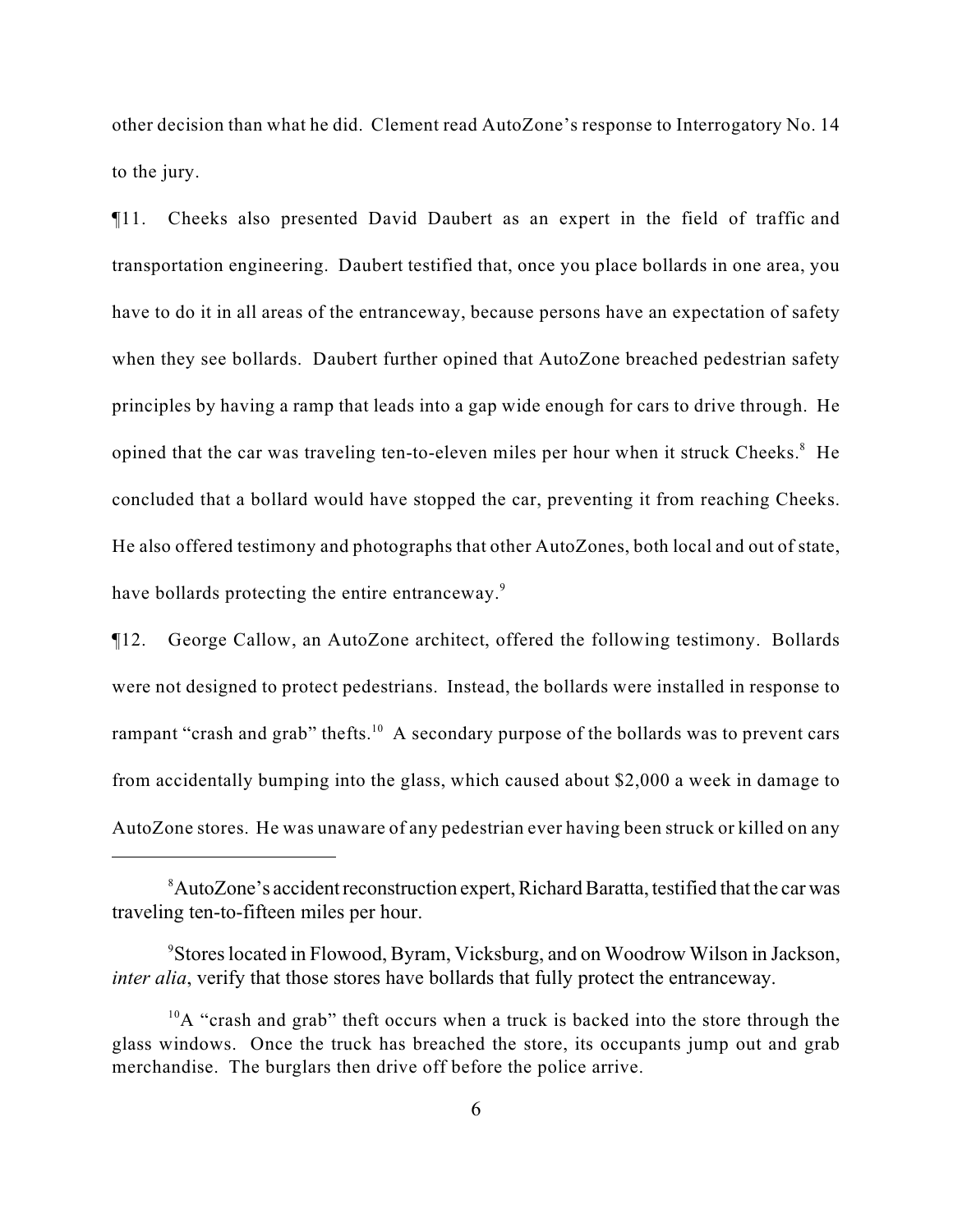AutoZone sidewalk. The AutoZone store was not in violation of any federal, state, or municipal laws or regulations. He acknowledged that there was a "straight unimpeded shot through through the [entrance] gap" from the parking area.

¶13. After the court denied AutoZone's motion for directed verdict, AutoZone called Anthony Beal, a passenger in Johnson's car. Beal and Johnson were riding around when Johnson received a call that somebody was selling CDs and DVDs in Johnson's "spot" at a nearby Sav-A-Lot. Johnson decided to confront the individual. Johnson drove into the Sav-A-Lot parking area and had an argument with the unidentified CD seller. After the argument, Johnson angrily sped off in the direction of the AutoZone. Beal was concerned at how fast Johnson was driving and turned to look at him. When Beal looked at Johnson, he saw Johnson leaning sideways with his head rolling back, "like he was in seizure mode." Beal tried to grab the wheel. He was thrown forward in his seat, hitting his head on the roof of the car, when the car struck a curb separating the Sav-A-Lot and AutoZone parking areas. He blacked out. When Beal awoke, he was inside the AutoZone store. Johnson never mentioned anything about wiper blades or needing to make a purchase at AutoZone. He never observed Johnson speaking to an AutoZone employee.

¶14. Rodney Daniels, Jackson Police Department, was the responding officer. Daniels testified that Johnson informed him that "his accelerator to his vehicle had gotten stuck," and that was the cause of the accident, and that Johnson never mentioned wiper blades, AutoZone employees, or seizures.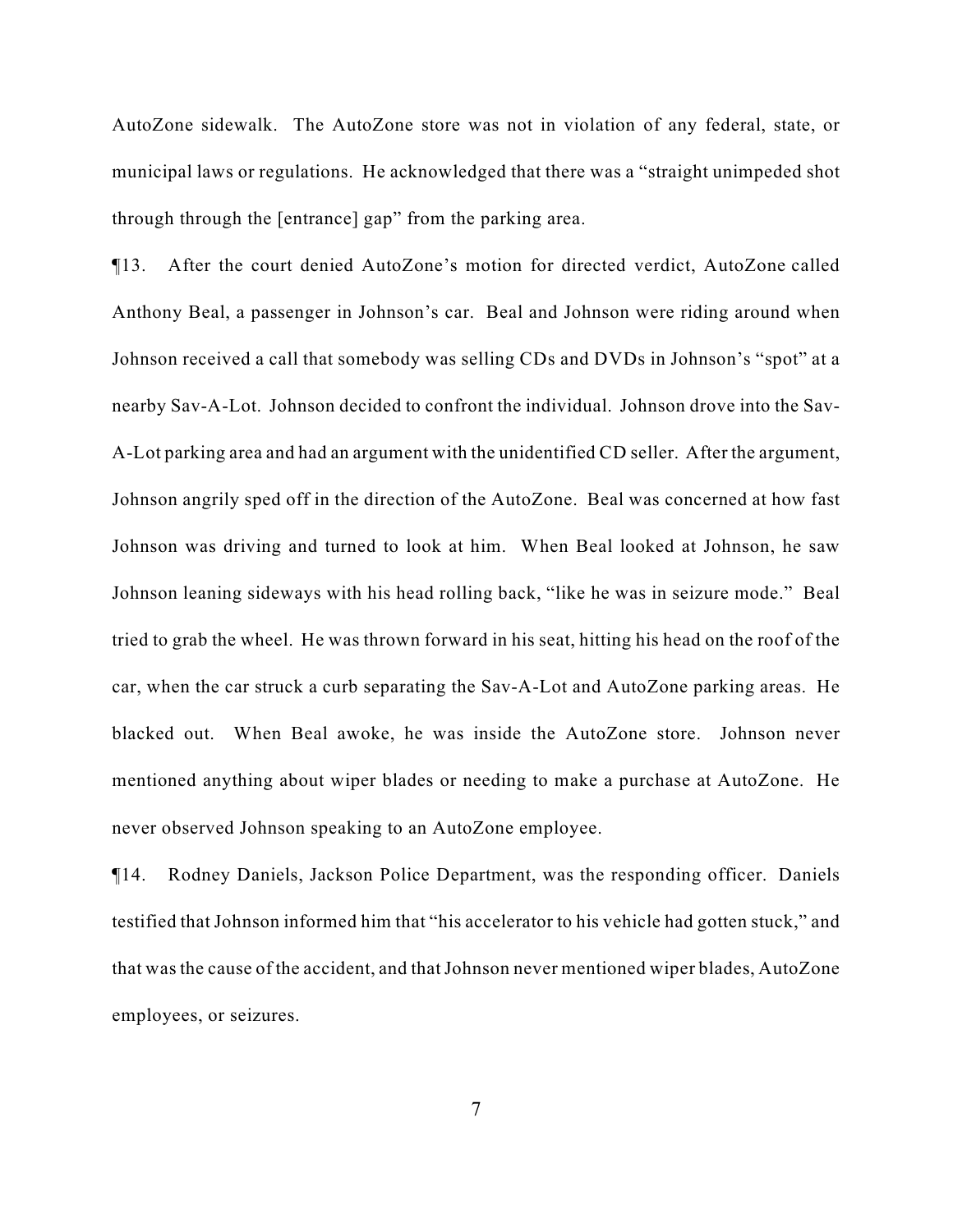¶15. AutoZone also presented testimony from Christopher Grubbs, an expert in civil engineering and parking-lot design, and Jeffrey Gross, an expert in architecture, building codes, and applications of the Americans with Disabilities Act. They testified that the store was reasonably designed and in substantial compliance with all codes. Gross further testified that placing a bollard in the entrance gap, while technically still complying with the ADA, would obstruct the "funneling" of handicapped people.

¶16. The trial concluded with a jury verdict in favor of Cheeks for \$2,580,000, apportioned with fifty-five percent of liability to Jason Johnson and forty-five percent to AutoZone. A judgment was entered against AutoZone in the amount of \$1,161,000, with interest at the rate of five percent per annum from the date of judgment until the amount is paid in full. AutoZone timely filed its motion for JNOV. A hearing was held. Subsequently, the trial court entered an order granting AutoZone's JNOV on the grounds that under Mississippi law, business owners do not owe a duty to erect protective, impregnable barriers around their businesses, and that, even if AutoZone had assumed any duty due to the presence of bollards on the east side of the store, its duty was limited to protecting customers on that side of the store. The trial judge also found that the overwhelming weight of credible evidence contradicted Johnson's testimony. Aggrieved by the grant of AutoZone's JNOV, Cheeks appeals.

#### **ISSUE**

¶17. Cheeks raises the following issue: whether the trial court erred in granting a judgment notwithstanding the verdict.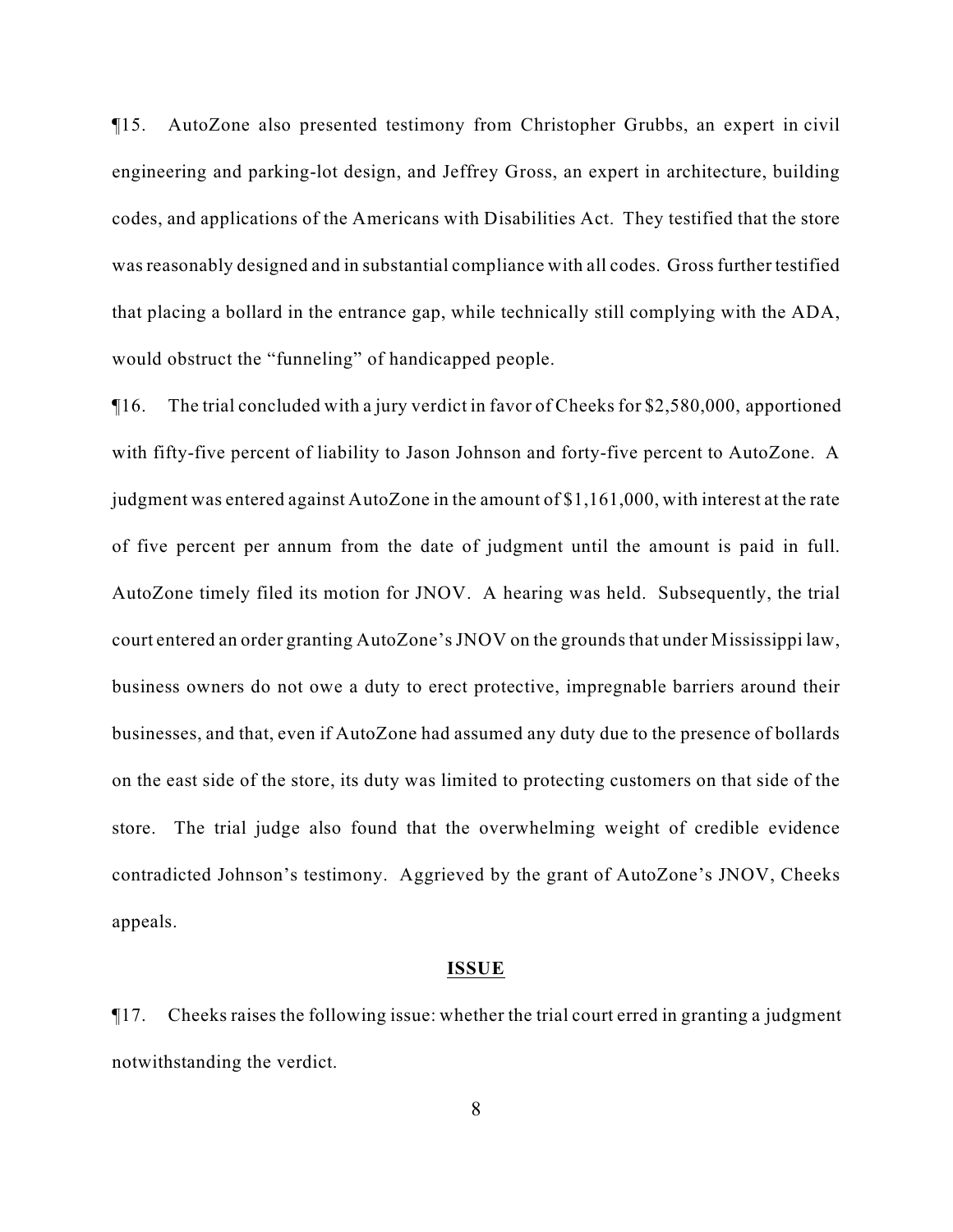#### **ANALYSIS**

¶18. The standard of review for a trial court's grant of a motion for JNOV is *de novo*. *Bus. Commc'ns, Inc. v. Banks*, 90 So. 3d 1221, 1224 (Miss. 2012) (citing *Watts v. Radiator Specialty Co.*, 990 So. 2d 143, 150 (Miss. 2008)). "A motion for JNOV is a challenge to the legal sufficiency of the evidence, and this Court will affirm the denial of a JNOV if there is substantial evidence to support the verdict." *United Servs. Auto. Ass'n (USSA) v. Lisanby*, 47 So. 3d 1172, 1176 (Miss. 2010) (citing *Adcock v. Miss. Transp. Comm'n*, 981 So. 2d 942, 948 (Miss. 2008)). "We are required to view the evidence in the light most favorable to the nonmoving party." *Mollaghan v. Varnell*, 105 So. 3d 291, 300 (Miss. 2012). "In essence, judgments as a matter of law present both the trial court and the appellate court with the same question – whether the evidence, as applied to the elements of a party's case, is either so indisputable, or so deficient, that the necessity of a trier of fact has been obviated." *White v. Stewman*, 932 So. 2d 27, 32 (Miss. 2006). "Stated differently, judgments as a matter of law go to the very heart of a litigant's case and test the legal sufficiency of that litigant's case." *Id.*

¶19. "The analysis of a premises liability case proceeds according to three steps." *Massey v. Tingle*, 867 So. 2d 235, 239 (Miss. 2004) (citing *Titus v. Williams*, 844 So. 2d 459, 467 (Miss. 2003)). "First, it is necessary to determine whether the injured person is an invitee, licensee, or trespasser." *Massey*, 867 So. 2d at 239. "Next, the duty owed to the injured person must be determined." *Id.* "The final step is the determination of whether the landowner breached that duty." *Id.* (citing *Titus*, 844 So. 2d at 467).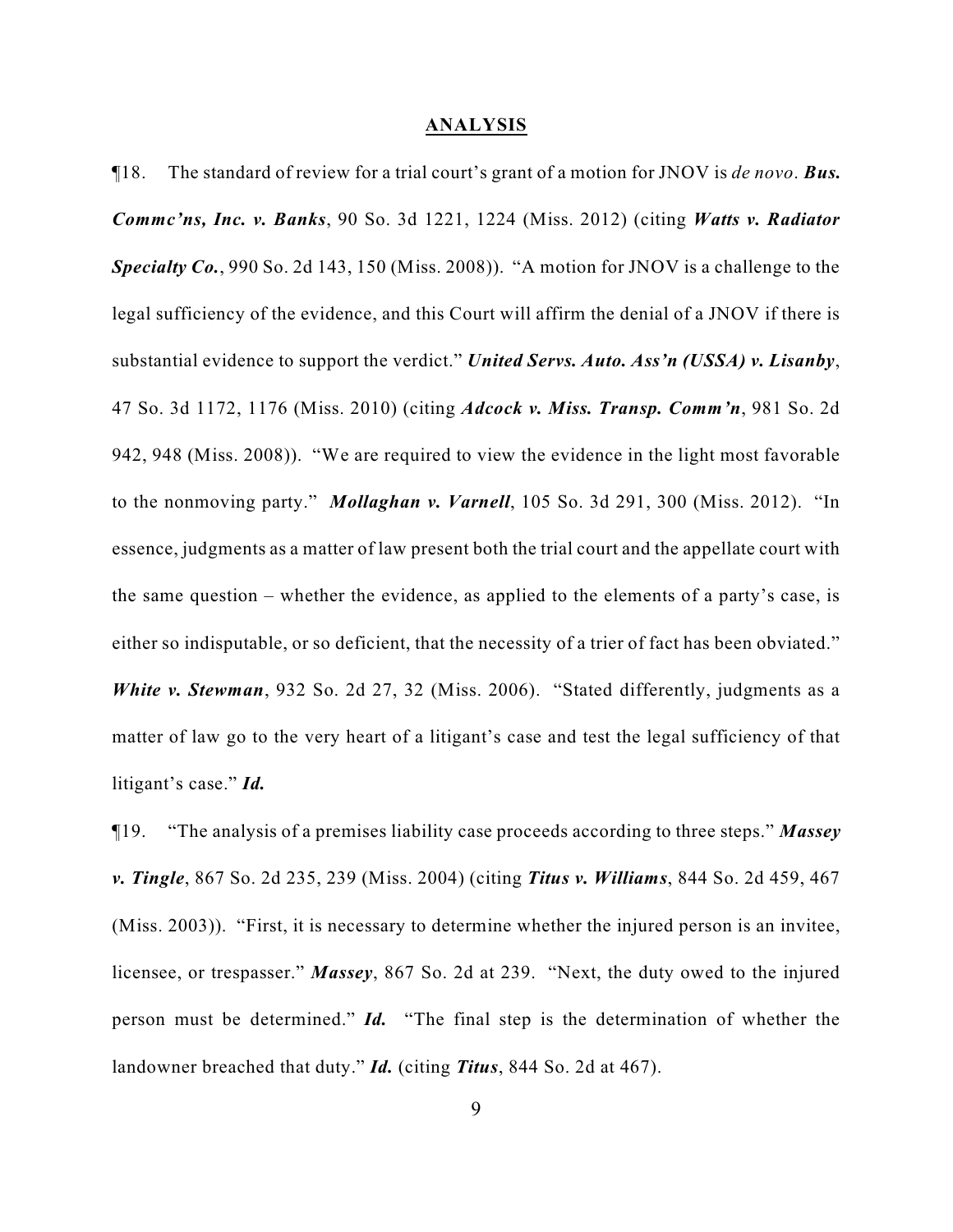¶20. "A person is considered an invitee if he enters the premises of another in answer to the express or implied invitation of the owner or occupant for their mutual advantage."

*Thomas v. Columbia Group., LLC*, 969 So. 2d 849, 852 (Miss. 2007) (citing *Holliday v. Pizza Inn, Inc.*, 659 So. 2d 860, 865 (Miss. 1995)). Cheeks meets the definition of an invitee. "The owner of the premises 'is not an insurer of the invitee's safety, but does owe to an invitee the duty to keep the premises reasonably safe, and when not reasonably safe, to warn only where there is hidden danger or peril that is not in plain and open view.'" *Leffler v. Sharp*, 891 So. 2d 152, 157 (Miss. 2004) (quoting *Massey*, 867 So. 2d at 239).

¶21. This Court has emphasized that "the foreseeability of the injury sustained provided the touchstone for liability." *Crain v. Cleveland Lodge 1532, Order of Moose, Inc.*, 641 So. 2d 1186, 1189 (Miss. 1994) (citing *Kelly v. Retzer & Retzer, Inc.*, 417 So. 2d 556, 560 (Miss. 1982), and *Grisham v. John Q. Long V.F.W. Post, No. 4057, Inc.*, 519 So. 2d 413, 416 (Miss. 1988)). "Whether something is or is not within the realm of reasonable foreseeability depends upon the facts of the case and the duty which the plaintiff asserts for the particular defendant." *O'Cain v. Harvey Freeman & Sons, Inc. of Mississippi*, 603 So. 2d 824, 830 (Miss. 1991). "An independent intervening cause is one that could not have been reasonably foreseen by the defendant while exercising due care." *Id.* (quoting *Kelly v. Retzer & Retzer, Inc.*, 417 So. 2d 556, 562 (Miss. 1982)). As for the actions of third parties, we have stated:

in determining the existence of a landowner's duty to protect invitees from the wrongful conduct of third persons, *foreseeability is measured by all of the circumstances* including the nature, condition and location of the defendant's premises and defendant's prior experience, bearing in mind that *what is*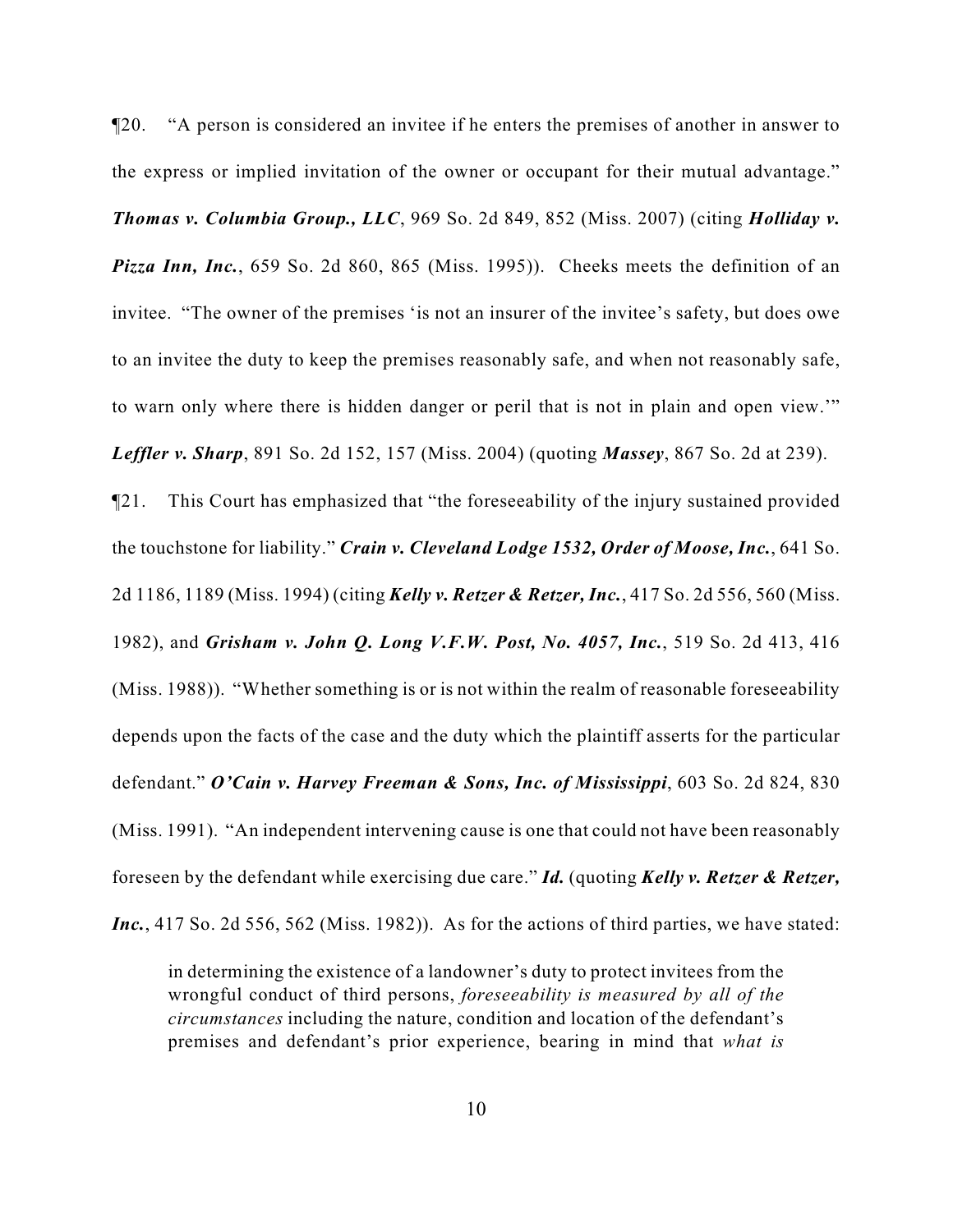*required to be foreseeable is the general nature of the event or harm, not its precise manner or occurrence*.

*Crain v. Cleveland Lodge 1532, Order of Moose, Inc.*, 641 So. 2d 1186, 1190 (Miss. 1994) (citation omitted) (emphasis added).

¶22. Mississippi unequivocally holds that "no duty [is] owed by a convenience store owner, to persons inside the store, to erect barriers in order to prevent vehicles from driving through the store's plate glass window." *Carpenter v. Stop-N-Go Markets of Georgia, Inc.*, 512 So. 2d 708, 709 (Miss. 1987). In *Carpenter*, the plaintiff was shopping in a Stop-N-Go convenience store when an automobile drove through the front plate-glass window of the store, injuring the plaintiff. *Id.* The automobile was being driven by a thirteen-year-old attempting to steal the car from the store's parking lot. *Id.* The defendant store admitted in interrogatories that another car previously had caused similar damage. *Id.* The trial court granted Stop-N-Go's motion for summary judgment. We upheld the summary judgment and quoted favorably the following reasoning:

[I]t cannot be contended with any degree of reason or logic that the owner of a store, . . . by failing to erect an impregnable barrier between the entrance of his store and an adjacent area where motor vehicles are driven and parked, should have anticipated that automobiles will be negligently propelled over the curb and across the sidewalk into the entrance of his store . . . . If as a matter of law such occurrences are . . . to be guarded against, there would be no limitation on the duty owed by the owners of establishments into which people are invited to enter.

*Id.* (quoting *Schatz v. 7-Eleven, Inc.*, 128 So. 2d 901 (Fla. Dist. Ct. App. 1961)). In a specially concurring opinion, four justices doubted the wisdom "of declaring as a matter of law that the owner of a public business is *never* under any duty," due to the unique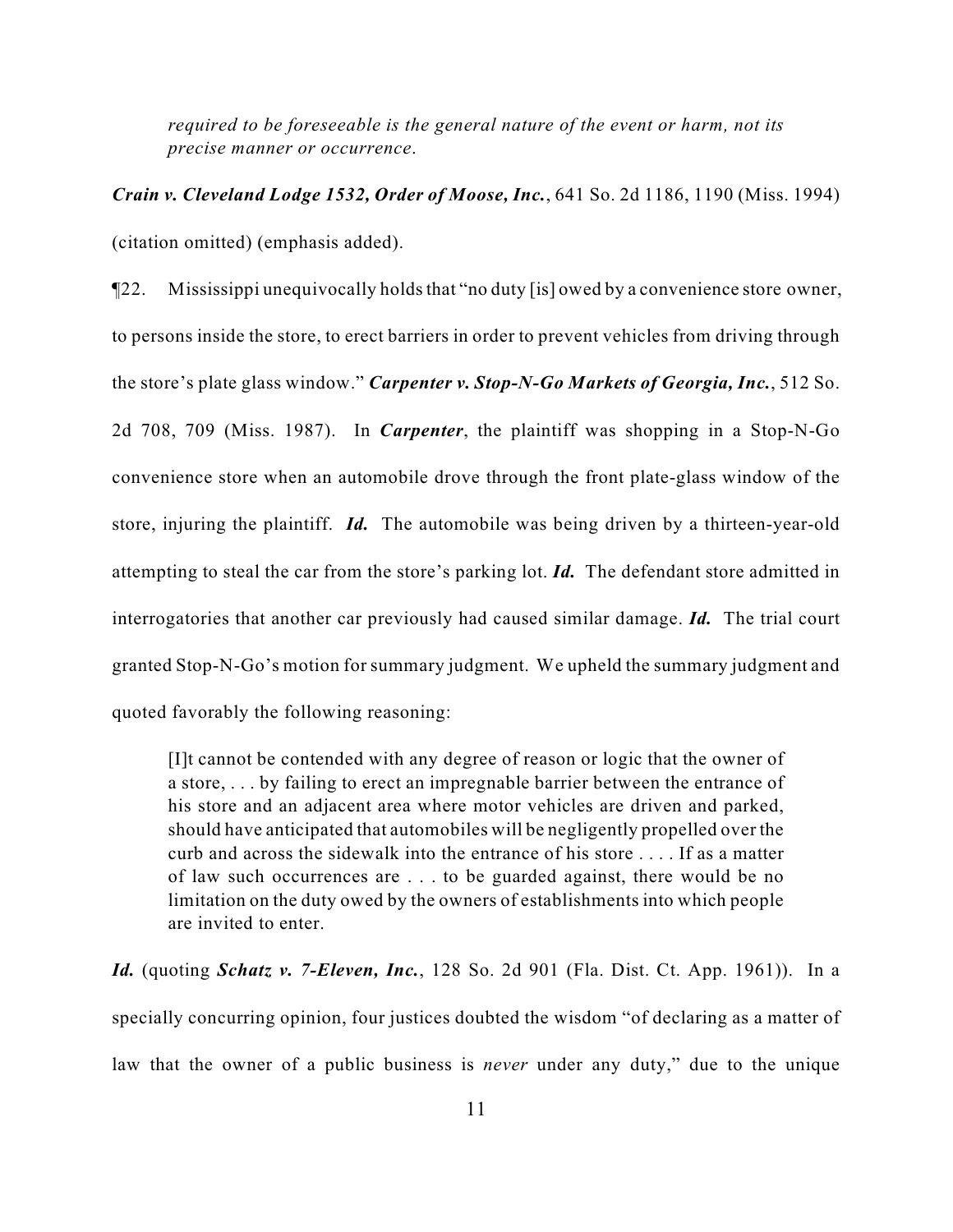construction and location of some stores. *Carpenter*, 512 So. 2d at 710 (Hawkins, P.J., specially concurring).

¶23. Cheeks argues that the case *sub judice* is distinctly different from *Carpenter* for two reasons. First, Cheeks argues that AutoZone's practice of allowing vehicles to drive onto the sidewalk and under the canopy creates a reasonable foreseeability that an injury to a customer entering or exiting the store entranceway could occur. Second, Cheeks argues that AutoZone sought to fulfill its duty to protect invitees at the entranceway by the measures described in response to interrogatory 14 (¶5). Once the store undertook measures to provide protection of its patrons, it had to do so in a nonnegligent manner. Cheeks asserts that, when a person voluntarily assumes a duty to protect another person, such duty must be carried out with ordinary or reasonable care. *Palmer v. Volkswagon*, 905 So. 2d 564, 602 (Miss. Ct. App. 2003) (overruled on other grounds); *Century 21 Deep South Prop. v. Corson*, 612 So. 2d 359, 368-69 (Miss. 1992).

¶24. Viewing the evidence in the light most favorable to Cheeks, the nonmovant, the jury had credible evidence to determine that an injury was reasonably foreseeable. AutoZone's architect testified that AutoZone was spending \$2,000 a week repairing broken glass from cars bumping into unprotected storefronts. He further testified that the design of this store left a "straight unimpeded shot [for a car to drive] through the [entrance] gap," the very spot where Cheeks was struck. "In this situation, there is at least enough evidence of foreseeability to establish a question of material fact for the jury to determine." *See Thomas v. Columbia Group, LLC*, 969 So. 2d 849, 855 (Miss. 2007). "A defendant who creates a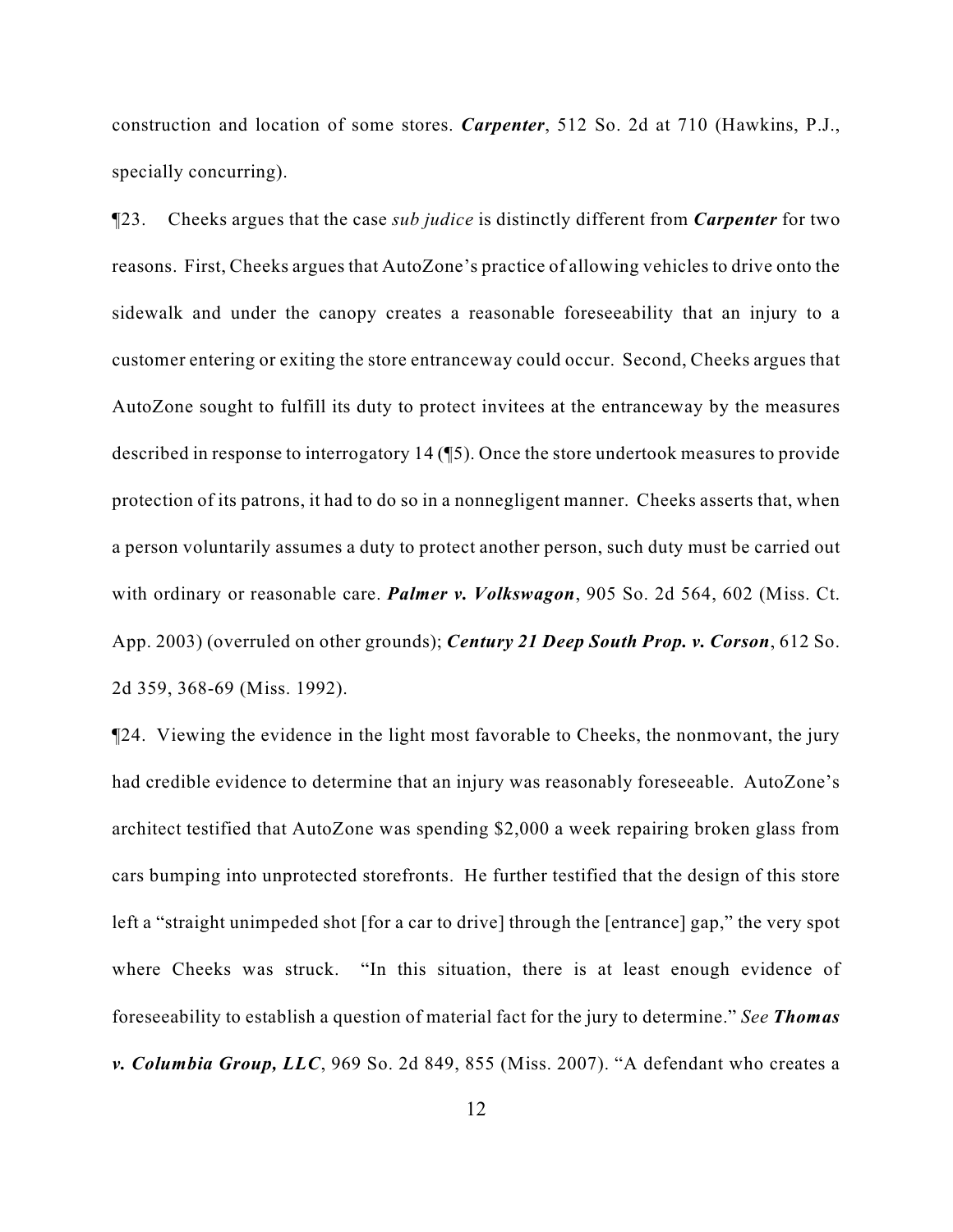hazardous condition has a duty to make safe or warn of that condition[.]" *Patterson v. T. L. Wallace Constr., Inc.*, 133 So. 3d 325, 331 (Miss. 2013). "[W] hether a party assumed a duty must be determined by the individual facts of the case and the existence or absence of detrimental reliance on that assumed duty." *Wagner v. Mattiace Co.*, 938 So. 2d 879, 886 (Miss. Ct. App. 2006). In short, viewing the facts in the light most favorable to Cheeks, the jury had sufficient evidence to find that it was reasonably foreseeable for an injury to occur and that AutoZone had breached the duty it assumed.

¶25. While AutoZone's architect stated that the purposes for the bollards was to prevent crash-and-grab thefts and property damage, its interrogatory answer identified the bollards as a "safety measure" designed to protect pedestrians. Cheeks testified that he relied on the bollards for safety and felt a sense of security based on their presence. Cheeks testified that, when he saw the car, he instinctively tried to run behind a bollard, because he assumed they were there for protection. Daubert testified that AutoZone breached pedestrian safety principles by not placing a bollard in the gap at the entranceway. Viewing this evidence in the light most favorable to Cheeks, a reasonable jury could find that Cheeks and similarly situated patrons would rely upon the bollards for protection, and that AutoZone had breached the duty it had assumed by not fully protecting the entranceway, an area through which every customer was required to pass.

¶26. Our caselaw is quite clear. We reaffirm the holding of *Carpenter* that premises owners do not have a duty to erect protective barriers to insure the safety patrons inside the store. We also reaffirm that a premises owner has no duty to protect against runaway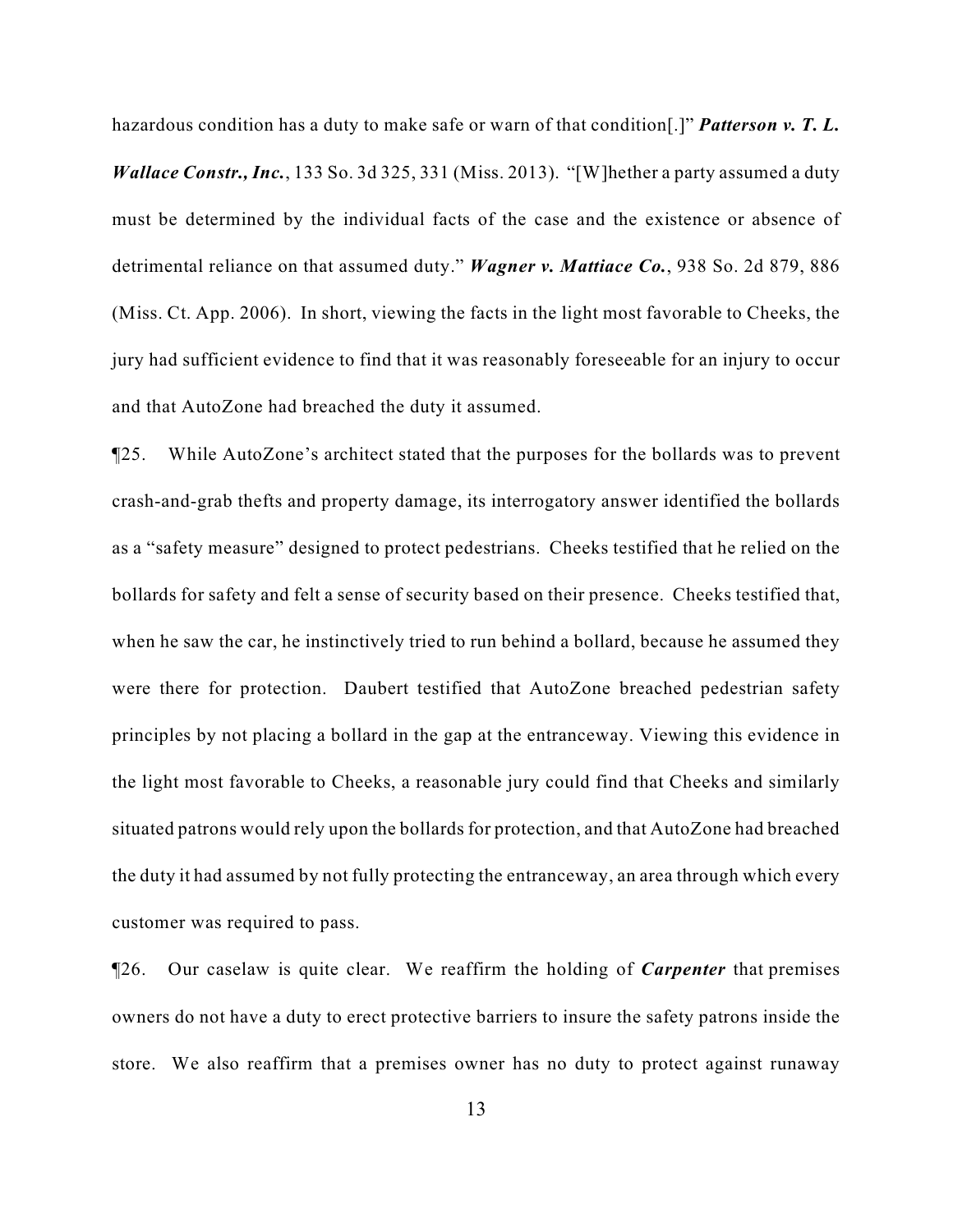vehicles where such incidents would be unforeseeable. But, as the special concurrence in *Carpenter* recognized, certain factual circumstances give rise to the possibility for a duty to arise. The case *sub judice* is one of those cases. The jury found that Cheeks's injury was proximately caused or contributed to by AutoZone creating an unsafe condition. The trial court erred in granting AutoZone's JNOV and finding that AutoZone owed no duty to Cheeks.

### **CONCLUSION**

¶27. We reverse the trial court's grant of JNOV in favor of AutoZone and remand the case to the trial court for entry of judgment consistent with this opinion and with the judgment against AutoZone as earlier entered by the trial court.

# ¶28. **REVERSED AND REMANDED**.

# **LAMAR, KITCHENS, CHANDLER AND KING, JJ., CONCUR. WALLER, C.J., DISSENTS WITH SEPARATE WRITTEN OPINION JOINED BY DICKINSON, P.J., AND PIERCE, J. COLEMAN, J., NOT PARTICIPATING.**

#### **WALLER, CHIEF JUSTICE, DISSENTING:**

¶29. I believe that the trial court correctly granted AutoZone's motion for judgment notwithstanding the verdict (JNOV). Accordingly, I respectfully dissent.

¶30. As the trial court correctly recognized, AutoZone owed no duty to its invitees to surround its store with an impregnable protective barrier. *See Carpenter v. Stop-N-Go*

*Markets of Georgia, Inc.*, 512 So. 2d 708, 709 (Miss. 1987); *Heard v. Intervest Corp.*, 856

So. 2d 359, 362 (Miss. Ct. App. 2003). Rather, AutoZone owed a duty to its invitees to keep

its premises reasonably safe, and when not reasonably safe, to warn them of any hidden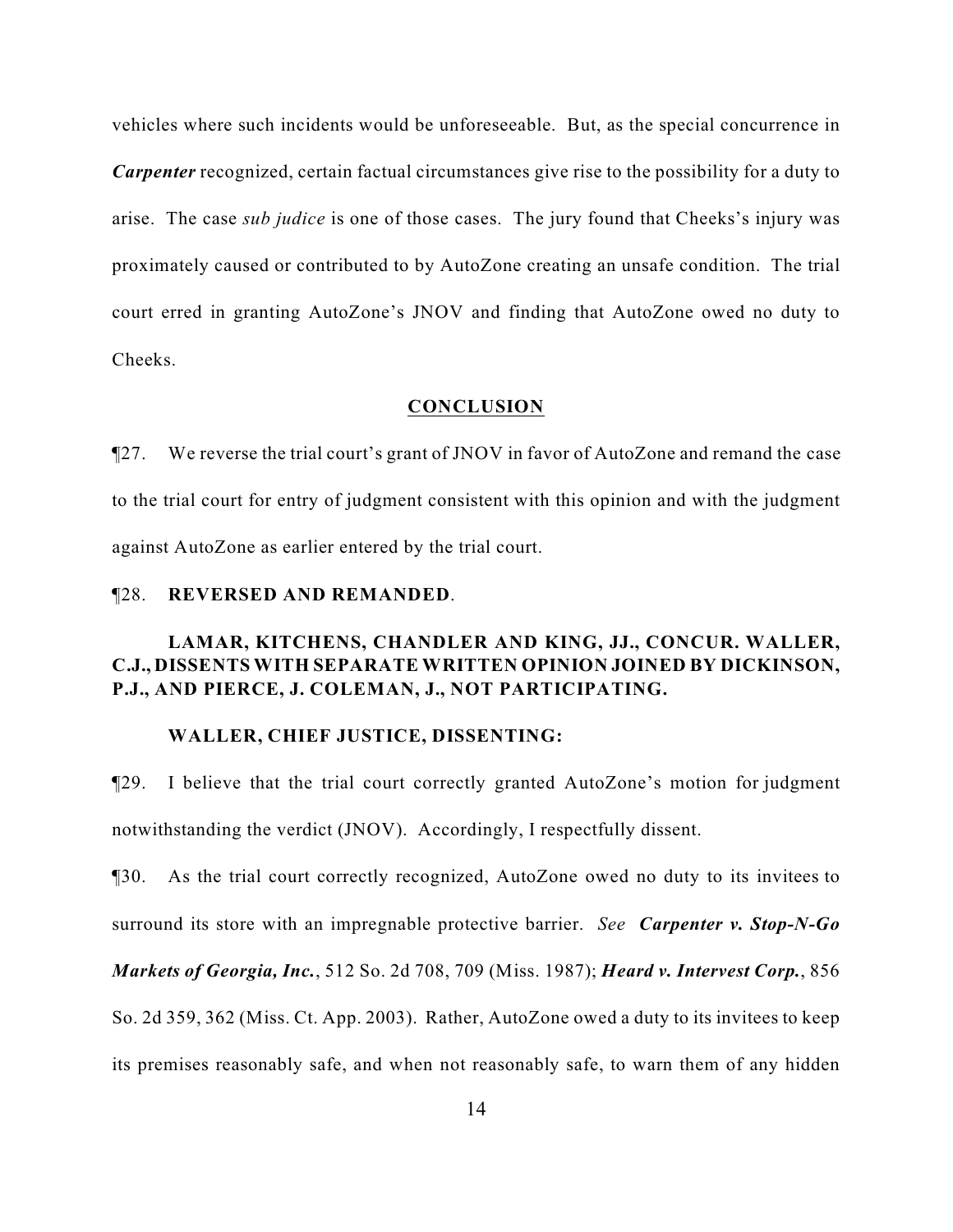dangers of which it knew or reasonably should have known. *Corley v. Evans*, 835 So. 2d 30, 38-39 (Miss. 2003) (citing *Caruso v. Picayune Pizza Hut, Inc.*, 498 So. 2d 770, 773 (Miss. 1992)). Thus, the critical question is whether Cheeks's injury was foreseeable to AutoZone. "[F]or a person to be liable for another person's injury, the cause of an injury must be of such a character and done in such a situation that the actor should have reasonably anticipated some injury as a probable result." *Rein v. Benchmark Constr. Co.*, 864 So. 2d 1134, 1144 (Miss. 2004) (citing *Mauney v. Gulf Ref. Co.*, 193 Miss. 421, 9 So. 2d 780, 781 (1942)). "[T]he actor is not bound to a prevision or anticipation which would include an unusual, improbable, or extraordinary occurrence, although such happening is within the range of possibilities[,]" but must "anticipate only such a result as is a reasonably foreseeable consequence of his act." *Mauney*, 9 So. 2d at 781; *Cole v. Delchamps, Inc.*, 246 Miss. 846, 854, 152 So. 2d 911, 914 (1963) (citations omitted). I would find as a matter of law that Cheeks's injury was not reasonably foreseeable to AutoZone.

¶31. The evidence indicates that AutoZone had a policy of allowing customers to drive onto the sidewalk and under the canopy of its store during inclement weather to work on their vehicles. Thus, AutoZone had a duty to act reasonably for the protection of its customers during the furtherance of this policy, and it is at least arguable that AutoZone could foresee that an injury to a customer could occur as a probable result of the negligent performance of this policy. In my opinion, however, the mere existence of this policy has no effect on the foreseeability of Cheeks's injury, as the overwhelming weight of the evidence indicates that Cheeks was struck by a runaway vehicle, not by another AutoZone customer. I agree with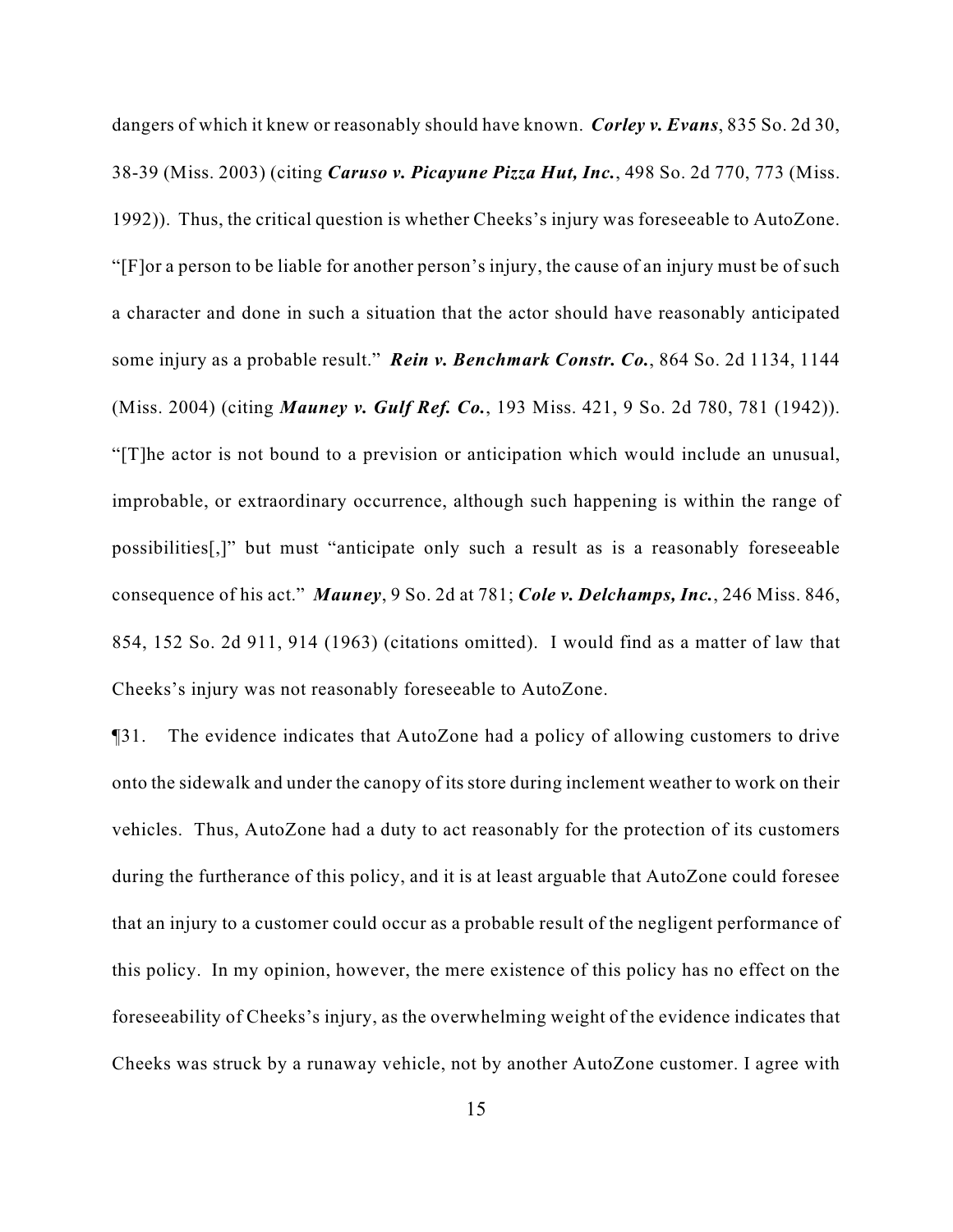the trial court that there is no credible evidence supporting Johnson's testimony that he was driving under the canopy of the store to have his wiper blades changed by an AutoZone employee when the injury occurred. On the contrary, substantial evidence supports the trial court's finding that Johnson lost control of his vehicle, either as the result of a seizure or some mechanical failure, drove through AutoZone's parking lot, and collided with Cheeks near the entrance of AutoZone's store. To create a jury question, the evidence opposing a motion for directed verdict or JNOV must be "of such quality and weight that reasonable and fair-minded jurors in the exercise of impartial judgment could differ as to the verdict." *Collins v. Ringwald*, 502 So. 2d 677, 679 (Miss. 1987) (citations omitted). I do not believe Johnson's uncorroborated and contradicted testimony satisfies this standard.

¶32. The majority view regarding the foreseeability of such an injury was established in *Schatz v. 7-Eleven, Inc.*, 128 So. 2d 901, 904 (Fla. Dist. Ct. App. 1961), in which the court reasoned:

We are not unmindful of the obvious fact that at times operators lose control over their vehicles either through negligence or as a result of defective mechanisms, which sometimes results in damage or injury to others. In a sense all such occurrences are foreseeable. They are not, however, incidents to ordinary operation of vehicles, and do not happen in the ordinary course of events. When they happen, the consequences resulting therefrom are matters of chance and speculation. *If as a matter of law such occurrences are held to be foreseeable and therefore to be guarded against, there would be no limitation on the duty owed by the owners of establishments into which people are invited to enter.* Such occurrences fall within the category of the unusual or extraordinary, and are therefore not foreseeable in contemplation of the law.

(Emphasis added.) This reasoning, which forms the basis for this Court's holding in

*Carpenter*, shows that Cheeks's injury does not fall within the realm of legally foreseeable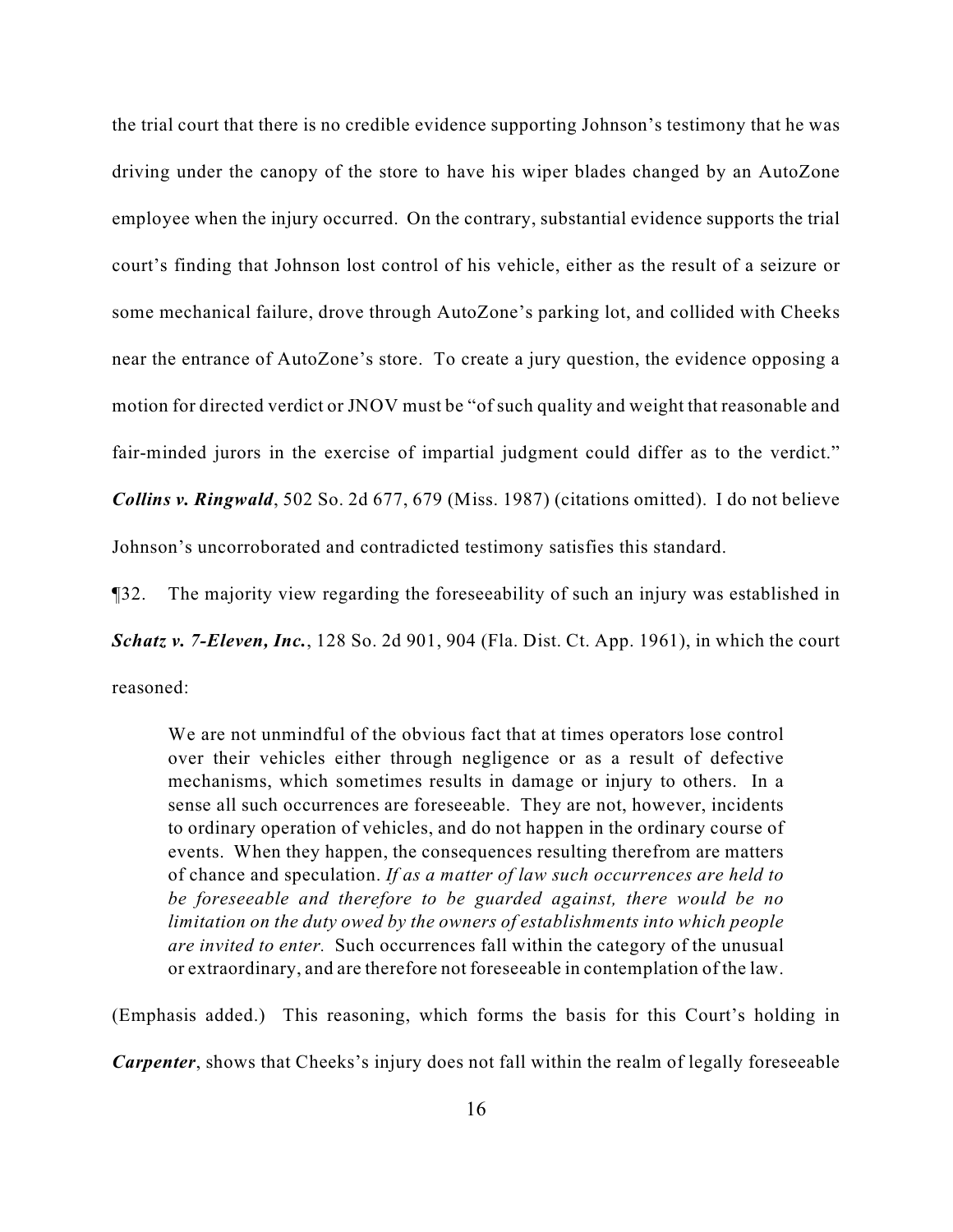harms that AutoZone should have anticipated and guarded against in the exercise of reasonable care. I do not believe that AutoZone's policy of allowing customers to drive under the canopy of its store during inclement weather makes this case sufficiently distinguishable from *Carpenter* and *Heard*, as it has no relation to the way in which Cheeks's injury occurred. Thus, I would find that Cheeks's injury was unforeseeable as a matter of law under *Carpenter*.

¶33. Cheeks also argues that AutoZone assumed a duty to erect a barrier around its store by choosing to place bollards on the east side of its premises. I disagree. This Court has held that liability arising out of a voluntarily assumed duty must be limited to the extent of the undertaking. *See Rein*, 865 So. 2d at 1146-47; *see also Morin v. Traveler's Rest Motel, Inc.*, 704 A.2d 1085, 1089 (Pa. Super. Ct. 1997) (holding that a premises owner's voluntary act of salting one portion of its parking lot was not an undertaking to salt it all). In this case, by electing to erect bollards on the east side of its premises, AutoZone arguably assumed a duty to act reasonably in the construction and maintenance of those bollards, whether to protect customers on the east side of the premises from parking vehicles, or to prevent "crash and grab" thefts. But this duty does not automatically extend to the rest of the premises, where AutoZone never undertook to install any bollards. Moreover, although Cheeks claims he sought safety behind one of the bollards in front of AutoZone's store, he does not allege that his injury was the result of a flaw in the construction or maintenance of the bollards. I would find that Cheeks's negligence claim cannot be based on AutoZone's assumption of